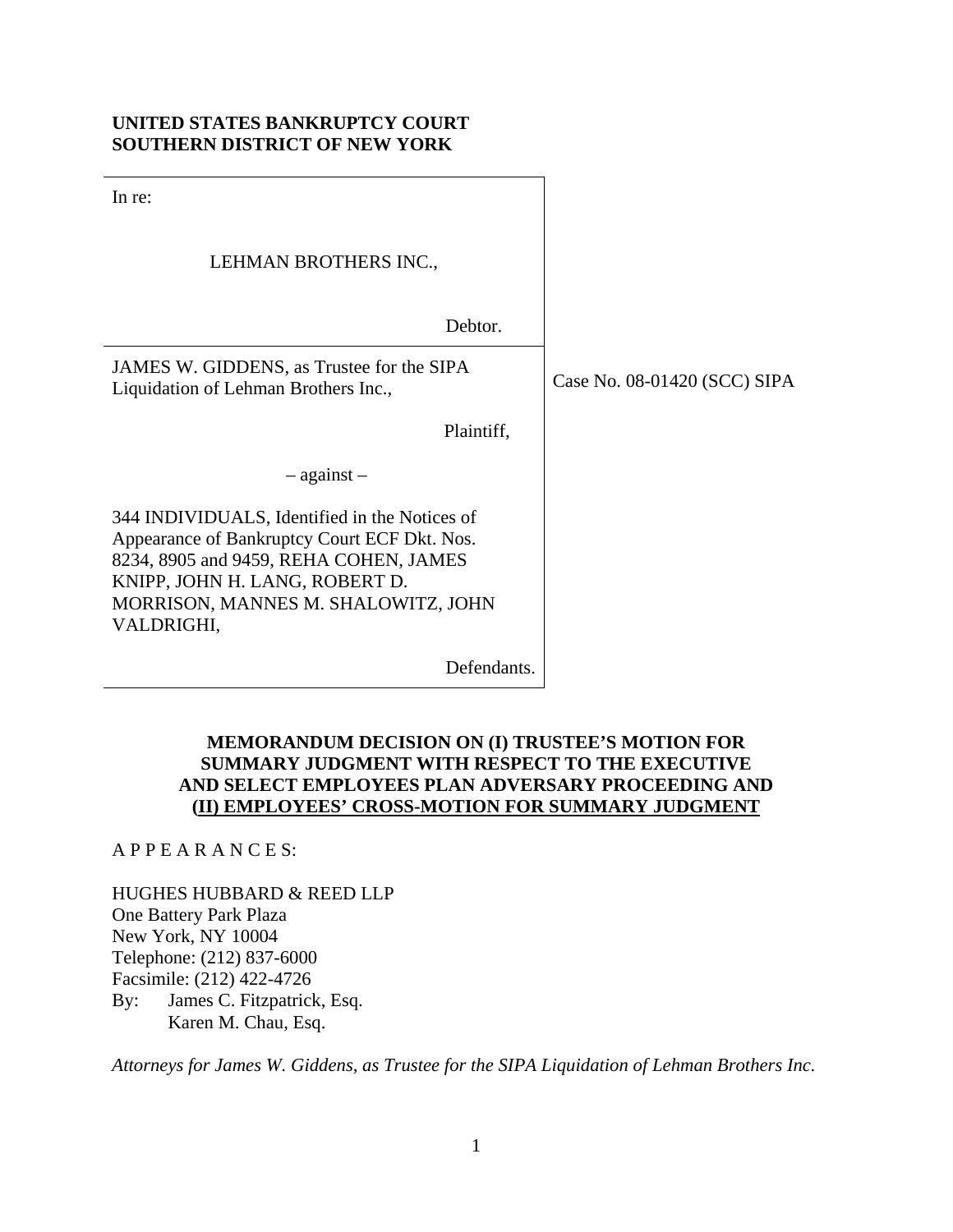SCAROLA ZUBATOV SCHAFFZIN PLLC 1 700 Broad way 41st Floor New York, NY 10019 Tel.: (212) 757-0007 By: Richard J.J. Scarola, Esq. Alexander Zubatov, Esq.

*Attorneys for the 344 Individuals Identified in the Notices of Appearance at ECF Dkt. Nos. 8234, 8905, and 9549*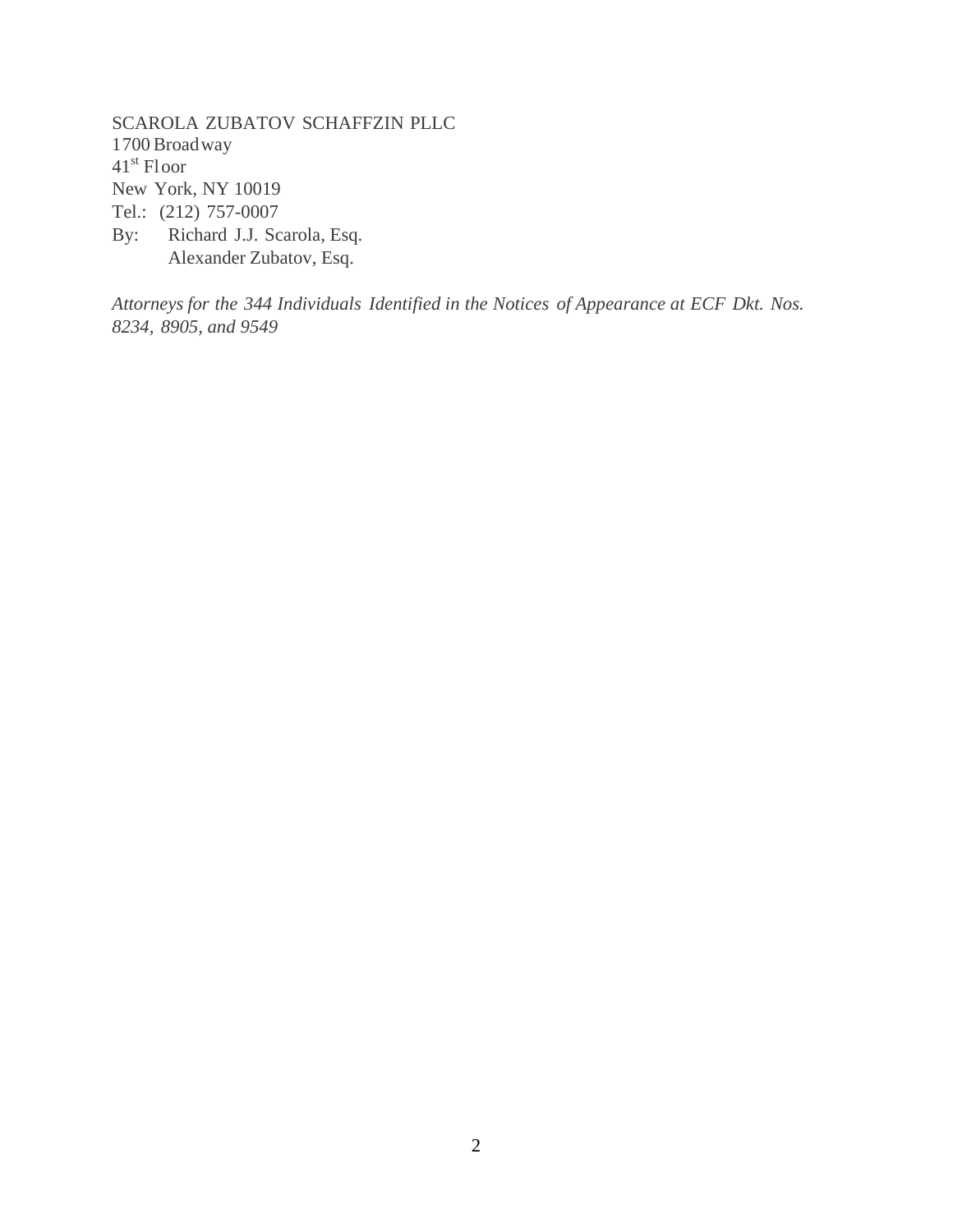## **SHELLEY C. CHAPMAN UNITED STATES BANKRUPTCY JUDGE**

Before the Court is a dispute involving the characterization of certain deferred compensation claims of 349<sup>1</sup> former Shearson Lehman Brothers Inc. ("Shearson") executives and select employees (collectively, the "Employees"). The narrow legal issue presented is whether the Employees' deferred compensation claims are subordinate to claims of general unsecured creditors of Lehman Brothers Inc. ("LBI") pursuant to the terms of the Executive and Select Employees Deferred Compensation Plan (the "ESEP Agreements")<sup>2</sup> governing such deferred compensation.

#### **BACKGROUND**

The basic facts are not in dispute and are as follows:

In 1985, the Employees entered into the ESEP Agreements with Shearson pursuant to which the Employees agreed to defer portions of their compensation in exchange for benefits to be paid by Shearson under the ESEP Agreements upon the Employees' retirements. The ESEP Agreements contained a number of specific provisions relating to the subordination of the Employees' right to payment. First, Section 5(d) of the ESEP Agreements provides in relevant part that:

[P]ayments to be made by Shearson to Employee hereunder are unsecured subordinated obligations of Employer only, and Employee is only a general subordinated creditor of Shearson in that respect.

<sup>1</sup> On July 13, 2017, the Court received a letter from the Trustee (ECF No. 14337) informing the Court that Ms. Reha Cohen was inadvertently not served with the Trustee's Motion (as defined below). Accordingly, while Ms. Cohen is listed in the case caption of this decision, the ruling contained herein shall not apply to Ms. Cohen at this time.

<sup>2</sup> A representative copy of one of the ESEP Agreements is annexed to the Declaration of Richard J.J. Scarola (ECF No. 14194) as Exhibit A.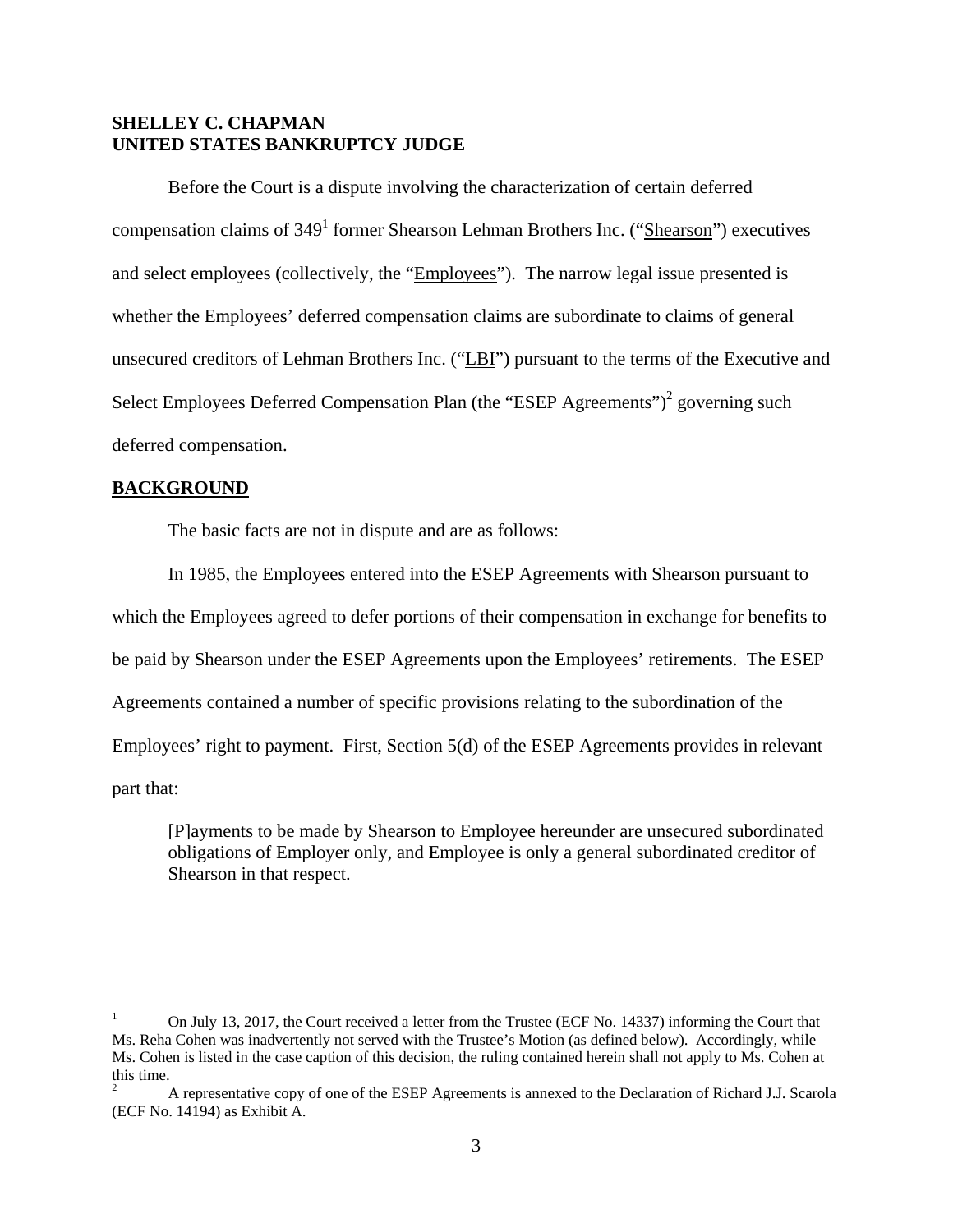ESEP Agreements, § 5(d). "Employer" is defined in the preamble of the ESEP Agreements as

Shearson for itself or as agent for certain of its subsidiaries. Additionally, Section 9(d) of the

ESEP Agreements provides that:

Employee irrevocably agrees that the obligations of Shearson hereunder with respect to the payment of amounts credited to his deferred compensation account are and shall be subordinate in right of payment and subject to the prior payment or provision for payment in full of all claims of all other present and future creditors of Shearson whose claims are not similarly subordinated . . . In the event of . . . liquidation pursuant to [SIPA] . . . the Employee shall not be entitled to participate or share, ratably or otherwise, in the distribution of the assets of Shearson until all claims of all other present and future creditors of Shearson, whose claims are senior to claims arising under this agreement, have been fully satisfied or provision has been made therefor.

ESEP Agreements, § 9(d).

Finally, Section 11 of the ESEP Agreements provides that each "[a]greement shall be binding upon Employee and Employee's heirs and legal representatives and upon Shearson and Shearson's successors and assigns." ESEP Agreements, § 11.

Between 1985, when the parties entered into the ESEP Agreements, and the commencement of the LBI liquidation under SIPA in 2008, Shearson, like many corporations, was involved in a number of significant corporate events, including a number of name changes. In 1988, "Shearson Lehman Brothers Inc." changed its name to "Shearson Lehman Hutton Inc." *See* Decl. of T. Sisson, Ex. 2, annexed as Ex. C to Chau Decl. (as defined below). In 1990, Shearson Lehman Hutton Inc. changed its name to "Shearson Lehman Brothers Inc." *Id.*  Finally, in 1993, "Shearson Lehman Brothers Inc." changed its name to "Lehman Brothers Inc.," referred to herein as LBI. *Id.* Thus, while LBI may loosely be referred to as a "successor" of Shearson, the corporate history leaves no doubt that LBI is the corporation "f/k/a" or formerly known as Shearson.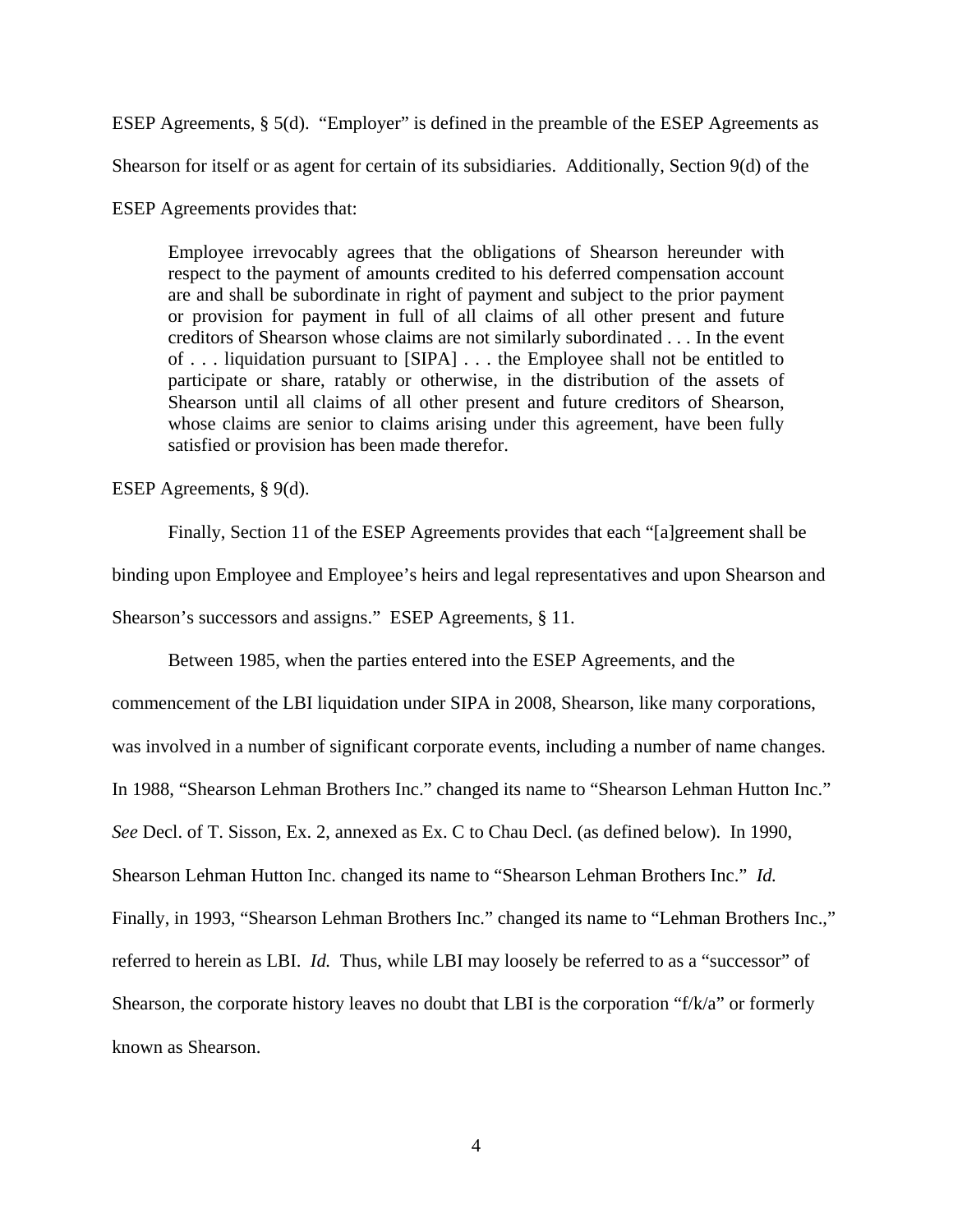In May 2009, the Employees submitted claims against LBI for payment of deferred compensation based on the ESEP Agreements. *See, e.g.*, Proof of Claim No. 7001872. Through six omnibus objections to claims, the Trustee objected to the Employees' claims and sought to reclassify them as subordinated based on the subordination provisions of the ESEP Agreements. (ECF Nos. 6847 (filed July 19, 2013), 6865 (filed July 23, 2013), 6866 (filed July 23, 2013), 7264 (filed September 16, 2013), 7388 (filed October 3, 2013) and 8153 (filed January 28, 2014)). The Employees objected to the omnibus objections as being procedurally improper under the Federal Rules of Bankruptcy Procedure. *See* Decl. of E. McGuinn, ¶ 2, annexed as Ex. B to Scarola Decl. (as defined below). In order to address such objections, the Trustee agreed to resolve the claims objections via an adversary proceeding, and, on February 6, 2014, he filed a motion to convert the claim objections to a consolidated adversary proceeding. (ECF No. 8196.) On April 1, 2014, the Court entered an order granting the Trustee's motion. (ECF No. 8576.) The Trustee then served the conversion order (to which the adversary complaint was annexed) on the Employees. Consistent with the relief sought in the omnibus objections, the adversary complaint seeks to subordinate the Employees' claims pursuant to sections 502(b) and 510(a) of the Bankruptcy Code.

On April 29, 2014, the Employees filed an answer, which they amended on November 10, 2016. (ECF No. 8783; ECF No. 13966.)

On June 6, 2014, the Employees filed a motion seeking to compel arbitration of the subordination dispute under the ESEP Agreements. (ECF Nos. 9067, 9068, and 9069). The Court entered an order denying their motion on August 11, 2014 (ECF No. 9617.) The Court's order denying arbitration was affirmed by the District Court by order dated September 30, 2015. *In re Lehman Bros. Holdings, Inc.*, 2015 WL 5729645 (S.D.N.Y. Sept. 30, 2015). By order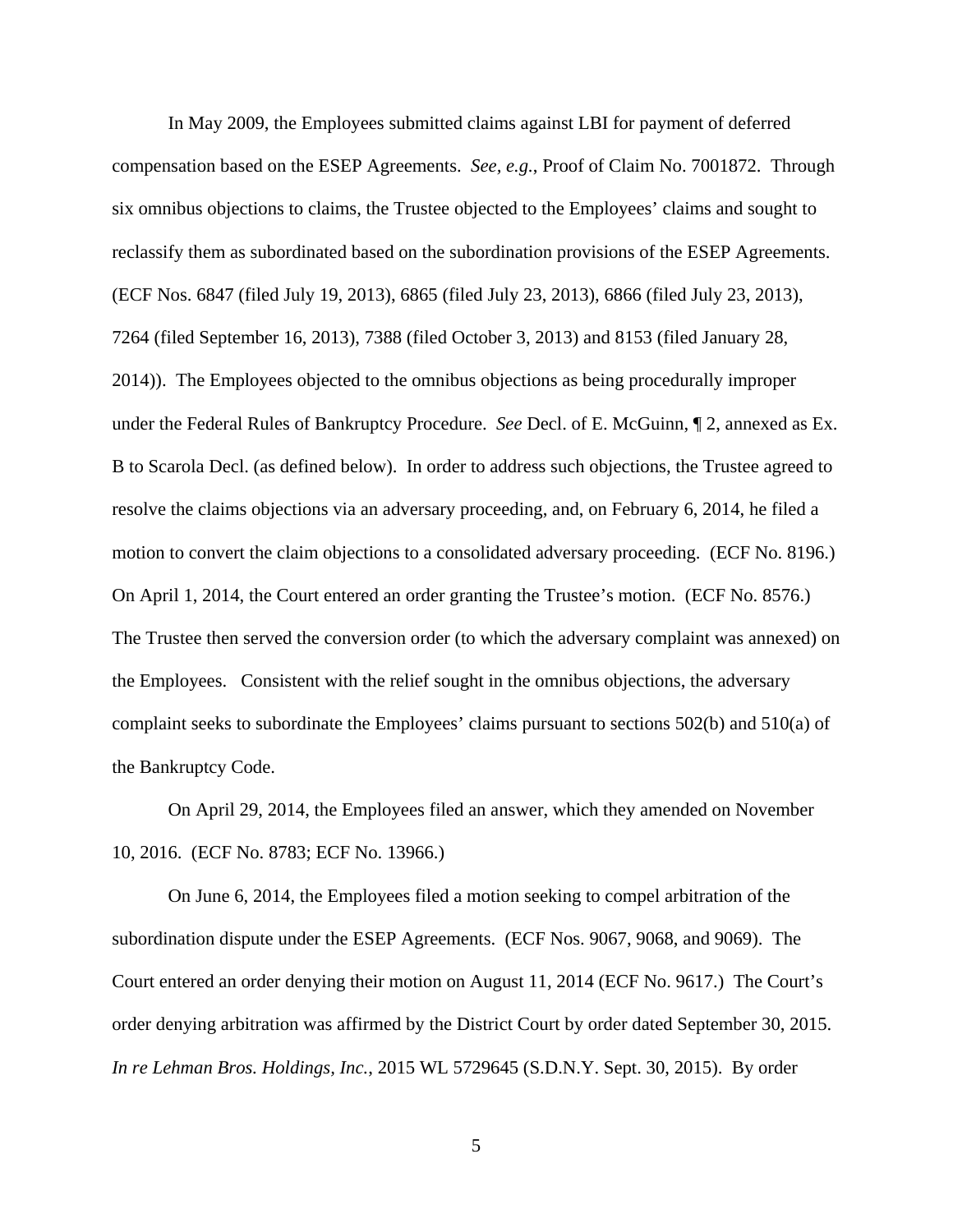dated October 6, 2016, the Second Circuit affirmed the decision of the District Court. 663 F. App'x 65 (2d Cir. 2016). Undaunted in their efforts to have another court preside over the dispute, in November 2014, the Employees also filed a motion to withdraw the reference and have this dispute determined in the District Court. The District Court (Ramos, J.) denied the motion to withdraw in December 2016. (A transcript of the December 1, 2016 hearing before Judge Ramos is annexed to a letter to the Court filed at ECF No. 14076).

On January 13, 2017, the Trustee, seeking to end years of litigation over these claims, filed a Motion for Summary Judgment with Respect to the Executive and Select Employees Plan Adversary Proceeding (the "Trustee's Motion") arguing that the Employees' claims should be subordinated pursuant to the plain language of the ESEP Agreements and Section 510(a) of the Bankruptcy Code. (ECF No. 14128.) In connection with the Trustee's Motion, the Trustee also filed (i) Trustee's Local Bankruptcy Rule 7056-1 Statement of Material Facts as to Which There is No Genuine Dispute and (ii) Declaration of Karen Chau in Support of the Trustee's Motion (the "Chau Decl."). (ECF No. 14129; ECF No. 14131.)

On March 10, 2017, the Employees filed a Memorandum of Law of the 344 Individuals Identified in the Notices of Appearances at ECF Dkt. Nos. 8234, 8905 and 9459 in Opposition to the Trustee's Motion for Summary Judgment and in Support of their Cross-Motion for Summary Judgment (the "Employees' Motion"), arguing that the Employees' claims should be deemed "unsubordinated." (ECF No. 14196.) In connection with the Employees' Motion, the Employees also filed (i) the Affidavit of Robert E. Genirs; (ii) the Declaration of Richard J.J. Scarola in Opposition to the Trustee's Motion for Summary Judgment and in Support of the Cross-Motion for Summary Judgment of the 344 Individuals Identified in the Notices of Appearances at ECF Dkt. Nos. 8234, 8905 and 9459 (the "Scarola Decl."); and (iii) Local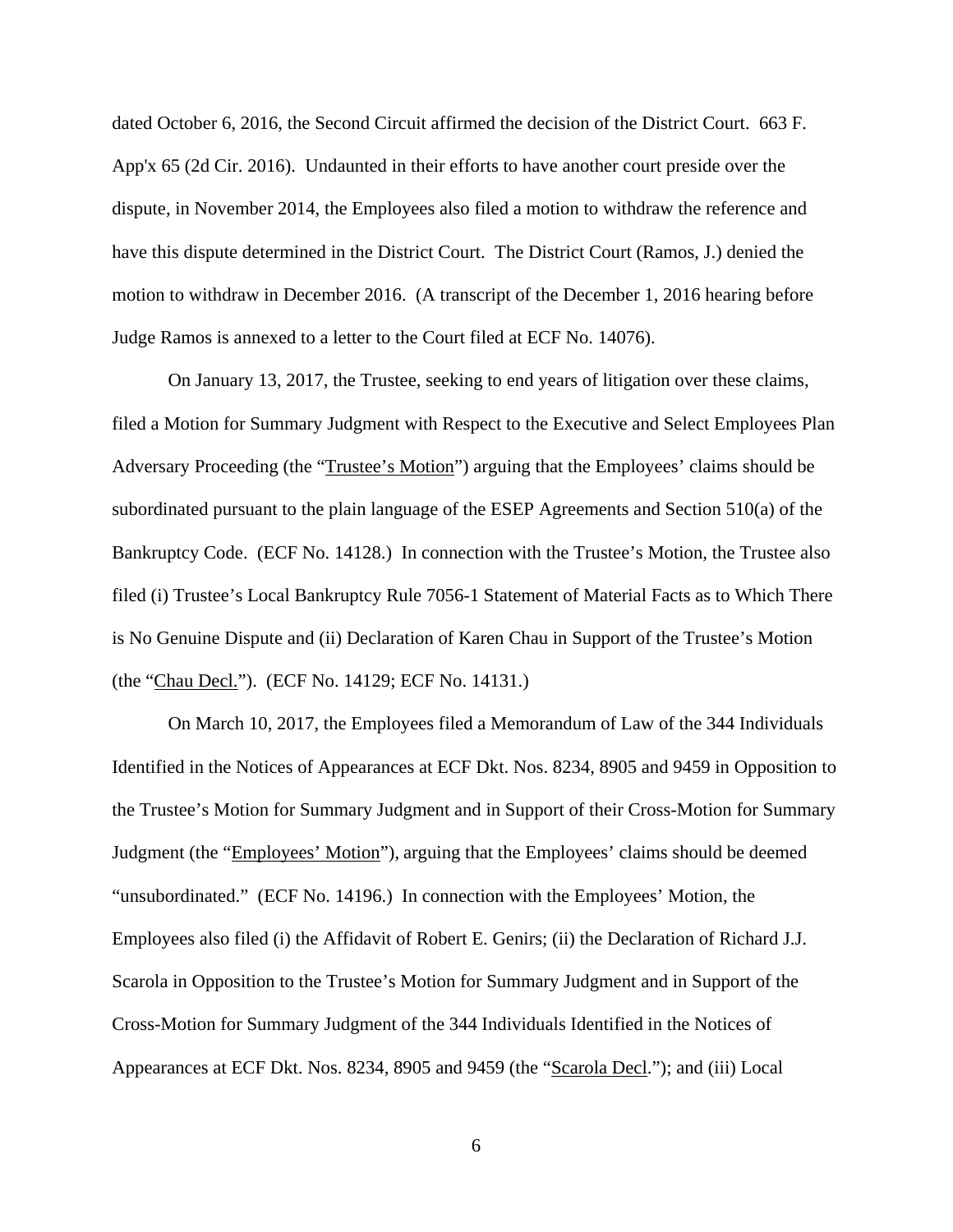Bankruptcy Rule 7056-1 Counterstatement to the Trustee's Statement of Facts as to Which There Is No Material Dispute and Statement of Additional Material Facts as to Which There Is No Genuine Dispute. (ECF No. 14193; ECF No. 14194; ECF No. 14195.) The Trustee filed a reply (the "Trustee's Reply") (ECF No. 14220) and a response to the Employees' statement of facts (ECF No. 14221), to which the Employees filed a further reply (the "Employees' Reply"). (ECF No. 14253.)

The Court heard oral argument on the Trustee's Motion and the Employees' Motion on July 12, 2017. As this Court has stated on numerous occasions when addressing issues relating to the claims of former Lehman employees, it is never a good day when the claims of such employees are set aside. For many, expected compensation for years of dedicated service disappeared in an instant in September 2008. The Trustee nonetheless has obligations under the law to administer the LBI case in accordance with applicable law, as does the Court. Accordingly, while the Court (and undoubtedly the Trustee) are sympathetic to the plight of the Employees, the Court finds no basis on which the Employees' claims can be allowed as unsubordinated general unsecured claims. The Court's analysis is as follows.

#### **DISCUSSION**

Under Federal Rule of Civil Procedure 56, made applicable by Federal Rule of Bankruptcy Procedure 7056, a party may move for summary judgment on any claim or any portion of a claim. Fed. R. Civ. P. 56(a). Summary judgment is appropriate where "there is no genuine dispute as to any material fact and the movant is entitled to judgment as a matter of law." Fed. R. Civ. P. 56(a); *see also Neshewat v. Salem*, 365 F. Supp. 2d. 508, 517 (S.D.N.Y. 2005). A fact is material "if it 'might affect the outcome of the suit under the governing law.'" *Royal Crown Day Care LLC v. Dep't of Health & Mental Hygiene of City of New York*, 746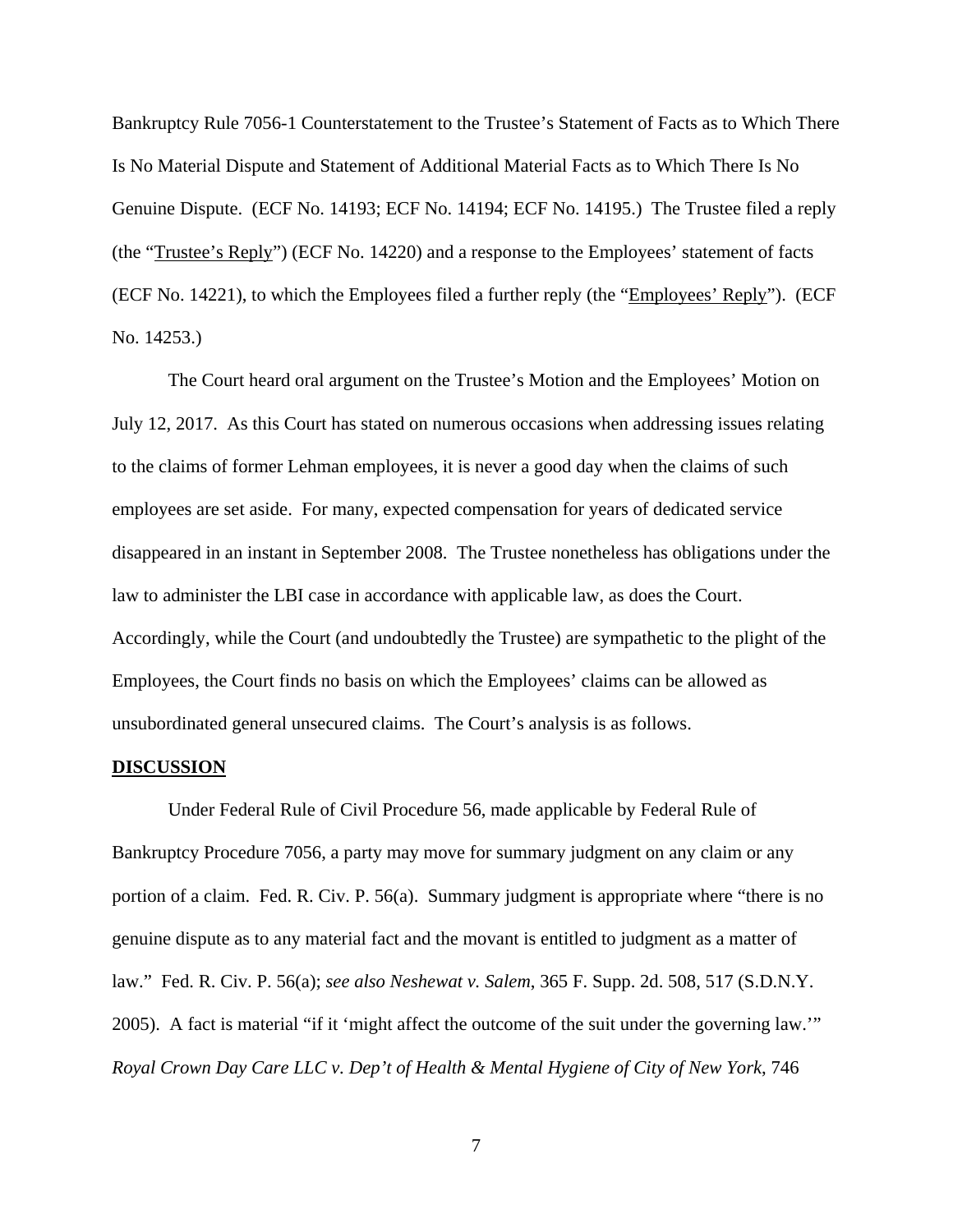F.3d 538, 544 (2d Cir. 2014) (quoting *Anderson v. Liberty Lobby, Inc.*, 477 U.S. 242, 248 (1986)). Where there are no disputes of material fact, "[t]he proper interpretation of an unambiguous contract is a question of law for the court, and a dispute on such an issue may properly be resolved by summary judgment." *Omni Quartz, Ltd. v. CVS Corp.*, 287 F.3d 61, 64 (2d Cir. 2002).

Here, there are no disputes of material fact. The Trustee and the Employees agree on the language of the ESEP Agreements but differ in their interpretation and application of the subordination provisions. The Trustee seeks to enforce the subordination provisions as written; in contrast, the Employees argue that LBI is barred from enforcing such subordination provisions because (i) LBI is not a continuation of Shearson as the named party under the ESEP Agreements; (ii) LBI breached the ESEP Agreements; and (iii) the ESEP Agreements were executory contracts which were automatically rejected and are therefore unenforceable.

The Court finds no ambiguity in the language of the subordination provisions of the ESEP Agreements. Accordingly, there is no need to resort to parole evidence of any kind as to intent or as to any other issue pertaining to the ESEP Agreements. None of the Employees' arguments has merit. Simply put, the subordination provisions are enforceable by LBI because LBI and Shearson are one in the same, and any alleged breach of the ESEP Agreements or rejection of them by LBI is irrelevant.

#### **I. The Unambiguous Language Of The ESEP Agreements Provides For The Subordination of The Employees' Claims.**

Where an agreement is unambiguous, a court is to enforce the contract according to its plain terms. *See Law Debenture Trust Co. of N.Y. v. Maverick Tube Corp.*, 595 F.3d 458, 465-66 (2d Cir. 2010). By his motion, the Trustee argues that summary judgment is appropriate on the issue of whether the Employees' claims are subordinated under Section 510(a) of the Bankruptcy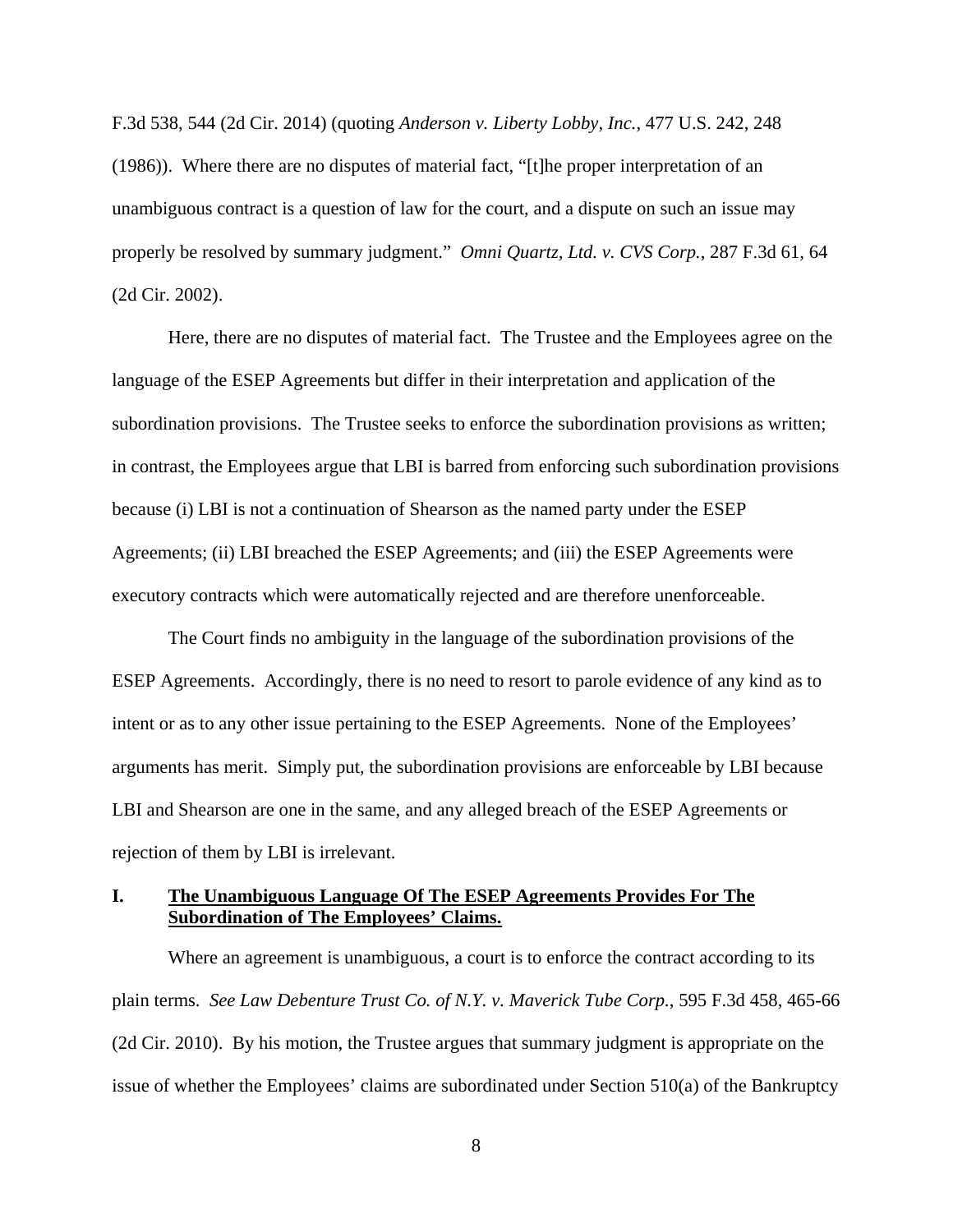Code because the unambiguous language of the ESEP Agreements provides that payments to be made by Shearson thereunder constitute subordinated unsecured obligations. *See* ESEP Agreements, §§ 5(d), 9(d).

The Employees do not contest that the Employees and Shearson agreed to subordinate claims for deferred compensation. But, they say, LBI is not Shearson. They argue that LBI is not entitled to enforce the subordination provisions because (i) as a result of numerous significant events in the corporate history of Shearson/LBI, LBI is not the same Shearson entity that is the Employees' counterparty under the ESEP Agreements or (ii) even if LBI is a successor to Shearson, the subordination provisions of the ESEP Agreements do not apply to Shearson's successors and, therefore, such provisions cannot be enforced by LBI.

#### **A. LBI Is A Continuation Of The Shearson Entity With Which Employees Contracted.**

As noted by Judge Ramos in his decision denying the Employees' motion to withdraw the reference, "in resolving the parties' dispute, [this] court must decide whether Shearson and the debtor, LBI, are the same or different entities for the purposes of the subordination provision." December 1, 2016 Hr'g Tr. 39:22-40:1 (annexed to ECF No. 14076). Indeed, this is the crux of the issue before the Court.

Relying solely on citations to Wikipedia, the Employees point to the following events as indications that the corporation known as Shearson in 1985 has changed so significantly that LBI could not be considered the same entity that entered into the ESEP Agreements: (i) a \$1 billion merger with E.F. Hutton in 1988 in which "Shearson Lehman Brothers Inc." changed its name to "Shearson Lehman Hutton Inc.;" (ii) the subsequent sale of the E.F. Hutton business in 1990 after which the corporation changed its name back to "Shearson Lehman Brothers Inc.;" (iii) an asset sale of the Shearson retail brokerage and asset management business to Primerica, which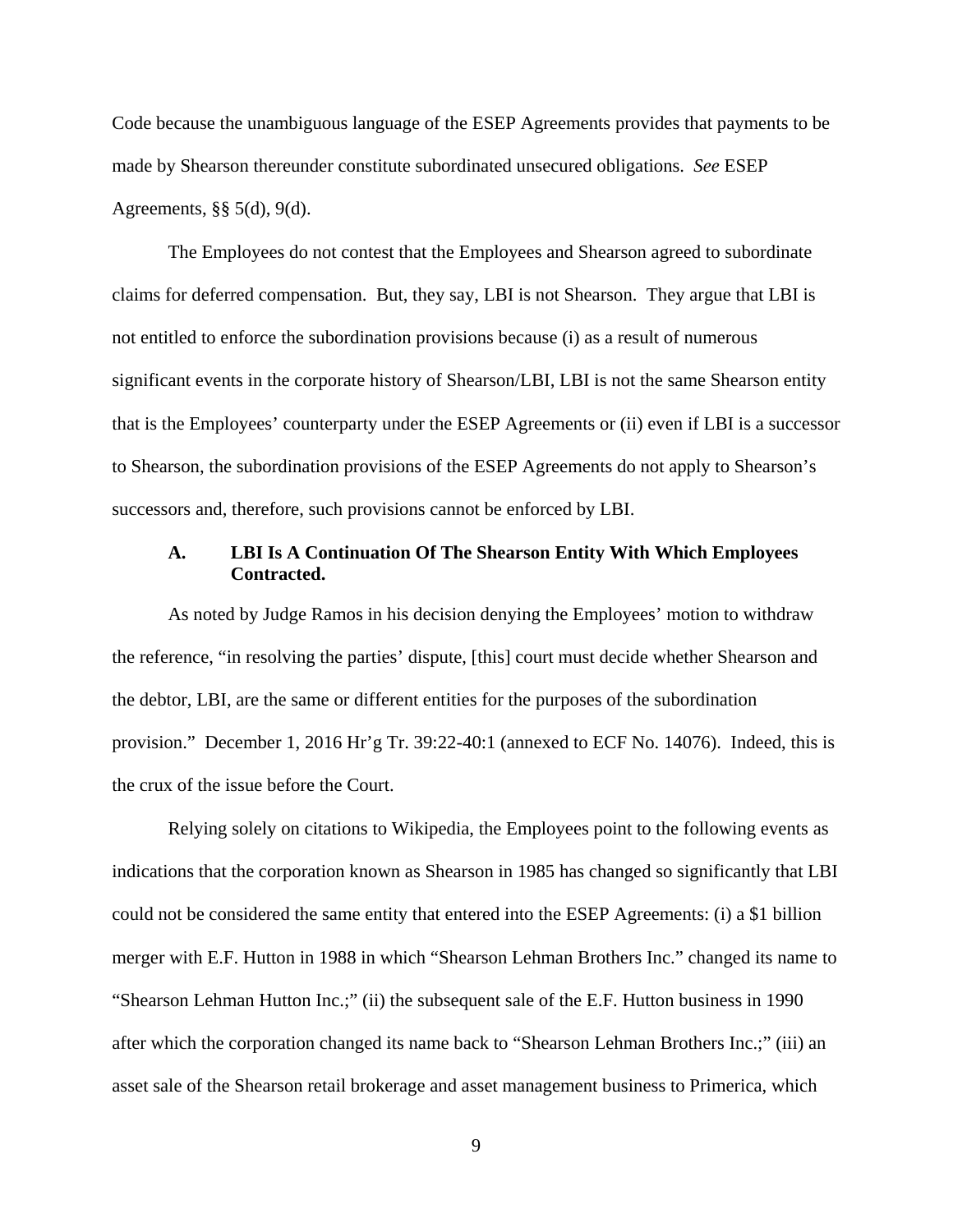merged into Smith Barney, creating Smith Barney Shearson; and (iv) the spin-off and separation from American Express of the resulting, remaining business which is now LBI. *See* Employees' Motion, pp. 73-75; Employees' Reply, pp. 11-24.

Even assuming the Wikipedia-listed events occurred as described, the Trustee correctly points out that none of those events morphed the corporation into a *separate legal entity* named Lehman Brothers Inc. As the Trustee argues, "none of [these events] changed the corporation into what [the Employees] themselves acknowledge is necessary for a corporate successor to arise: 'another corporation.'" Trustee's Reply, p. 4. The Shearson of 1985 was the same Shearson of 1990 notwithstanding a merger and intervening name change to Shearson Lehman Hutton Inc.; the continuity in the "Shearson Lehman" name of the corporation indicates continuity of the legal entity.

The Employees also attempt to link (a) the 1993 name change which removes "Shearson" from the corporate name to (b) the sale or spinoff by American Express of all of its asset management and retail brokerage business, but they have presented no evidence to support the conclusion that such sale created a new successor entity in LBI or that there was a dissolution or new incorporation of the Shearson/LBI corporation at any point during the relevant time period. Rather, as the Trustee correctly points out, the terms Shearson and LBI can (and must) be used interchangeably because the legal entity retained its corporate existence from before the time of the ESEP Agreements up until the SIPA liquidation. *See* Trustee's Reply, p. 4.

The Employees do not appear to dispute that Shearson was the surviving entity of any of the corporate events to which they refer, and under Delaware law, the surviving entity retains its own property, rights and privileges and does not become its own successor. *Texaco Refining and Marketing, Inc. v. Delaware River Basin Commission*, 824 F.Supp. 500, 507 (D. Del. 1993)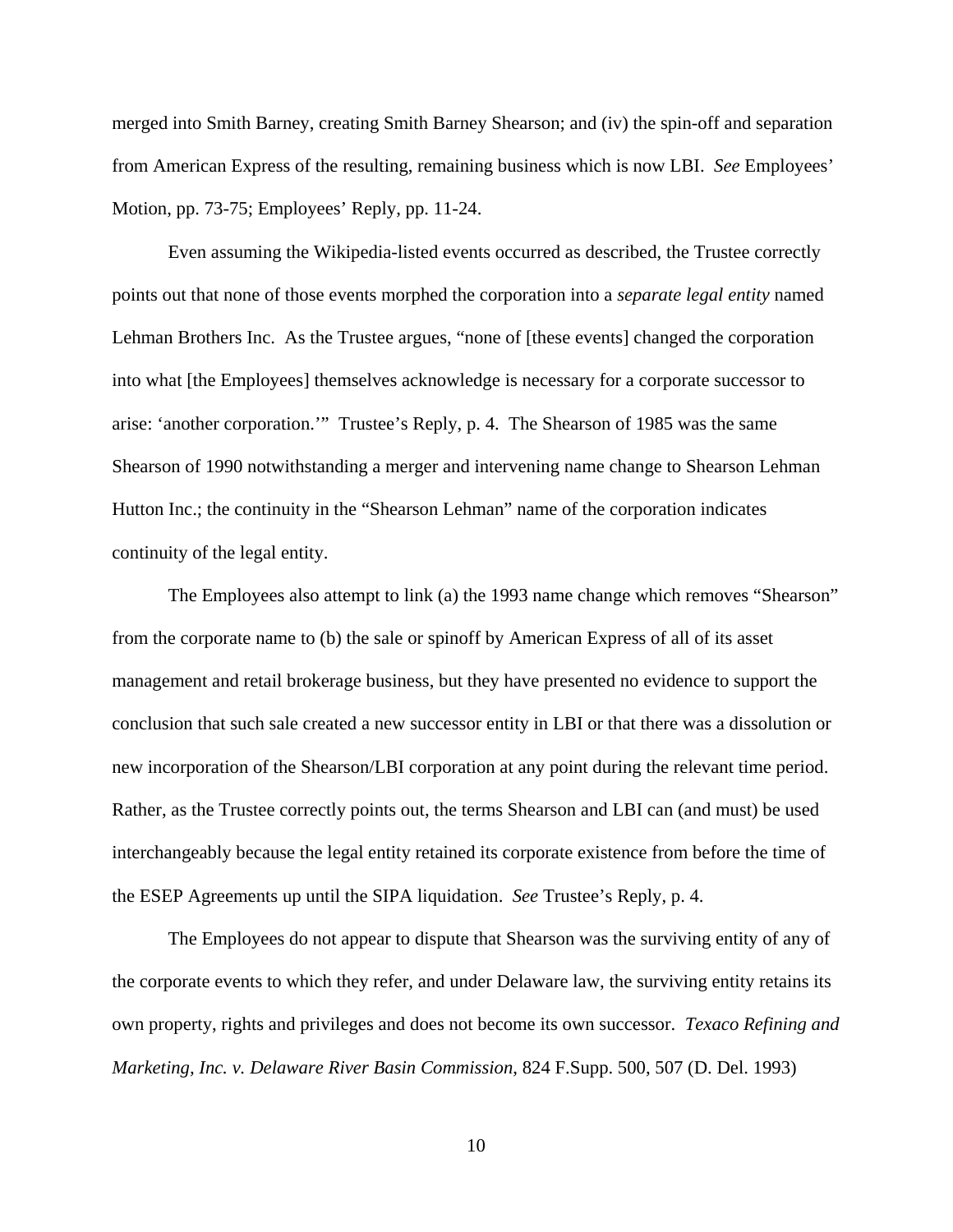(finding "[a] statutory merger . . . results in a combination of the two corporations with the surviving corporation attaining the property, rights, and privileges of the absorbed corporation, as well as retaining its own property, rights, and privileges"), *aff'd*, 30 F.3d 1488 (3d Cir. 1994).

Further, the change from "Shearson Lehman Brothers Inc." to "Lehman Brothers Inc." in 1993 was solely a name change, as evidenced by the Certificate of Amendment of Certificate of Incorporation of Shearson Lehman Brothers Inc. filed with the Secretary of State of the State of Delaware on August 2, 1993. *See* Decl. of T. Sisson, Ex. 2, annexed as Ex. C to Chau Decl. The Certificate of Amendment references a change in the name of the corporation and makes no reference to a corresponding dissolution of the corporation or to the formation of a new corporation, both of which would be critical to the creation of a "successor." It is also noteworthy that all of the events noted by the Employees are documented through filings with the Delaware Secretary of State under the same registered company number. It is wellestablished that the change of a corporate name has no legal significance. *See, e.g.,* 6 Fletcher Cyc. Corp. § 2456 (stating that "[a] change of name by a corporation has no more effect upon the identity of the corporation than a change of name by a natural person has upon the identity of such person"). Accordingly, the Court finds that Shearson and LBI are the same legal entity.

#### **B. Even If LBI Were A "Successor" to Shearson, The Subordination Provisions Would Still Apply To LBI.**

Even if LBI were considered to be a continuation of Shearson after these events, the Employees further argue that LBI would at most be considered a "successor" to Shearson. *See*  Employees' Motion, pp. 73-75; Employees' Reply, pp. 11-24. The Employees contend that the Trustee has "admitted" that LBI is a successor to Shearson in public filings that the Trustee had made in this case and with the Securities and Exchange Commission. *See* Employees' Motion, pp. 67-70; Employees' Reply, pp. 7-11. The Court does not agree that the Trustee's use of the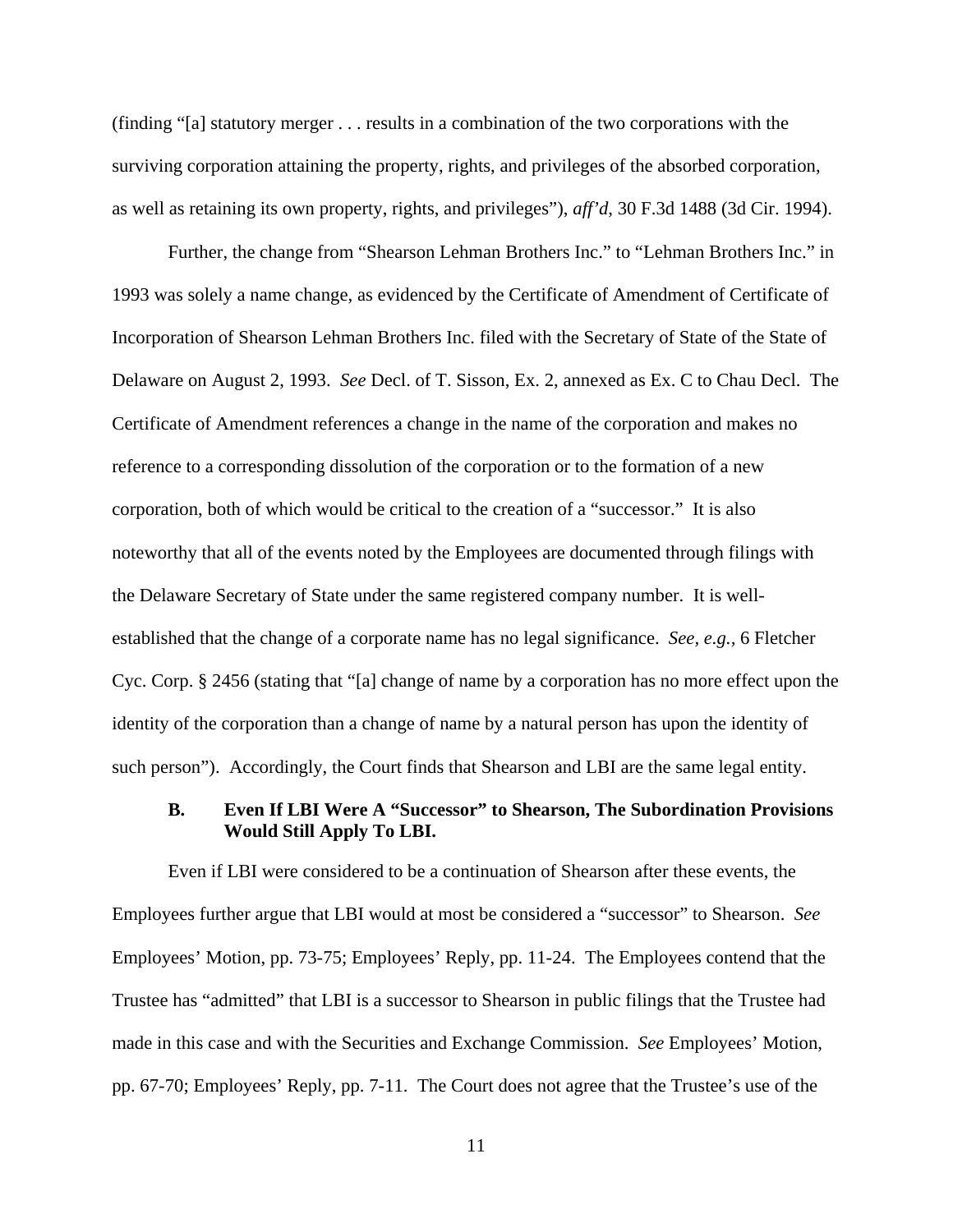term "successor" in SEC filings or filings in this case can be characterized as judicial admissions unless such statements were made in respect of a legal question of successorship at issue. The context makes clear that, to the extent that the term "successor" was used with regard to the characterization of LBI in pleadings or other filings, it was being used in the colloquial sense only.

Assuming, *arguendo,* that LBI is not the same legal entity as Shearson but is instead a successor to Shearson, LBI would nonetheless be entitled to enforce the rights and obligations set forth in the subordination provisions of the ESEP Agreements. It is hornbook law that a "successor" steps into the shoes of its predecessors with all the rights and obligations that entail. *Gessler v. Sobieski Destylarnia S.A.*, No. 06CIV6510HB, 2007 WL 1295671, at \*4 (S.D.N.Y. May 3, 2007), *rev'd on different grounds sub nom., Altvater Gessler-J.A. Baczewski Int'l (USA) Inc. v. Sobieski Destylarnia S.A.*, 572 F.3d 86 (2d Cir. 2009).

Notwithstanding applicable law, the Employees argue that the parties to the ESEP Agreements agreed that the subordination provisions would not apply to Shearson's successors because the language in those provisions only refers to "Shearson" and not to "Shearson and its successors and assigns" as it does in other places in the agreement. *See* Employees' Motion, pp.75-86. The Employees seek to parse the agreement into provisions that continue to apply to LBI *(i.e.*, the obligation to pay deferred compensation) and those that only applied to the now defunct Shearson (*i.e.*, the subordination provisions). Besides being logically flawed and logistically untenable, these arguments ignore the simple fact that the ESEP Agreements contain a clear and unambiguous successor provision. Section 11 of the ESEP Agreements, which is entitled "Binding Effect," specifically states, in relevant part, that the "*agreement shall be binding upon Employee and Employee's heirs and legal representatives and upon Shearson and*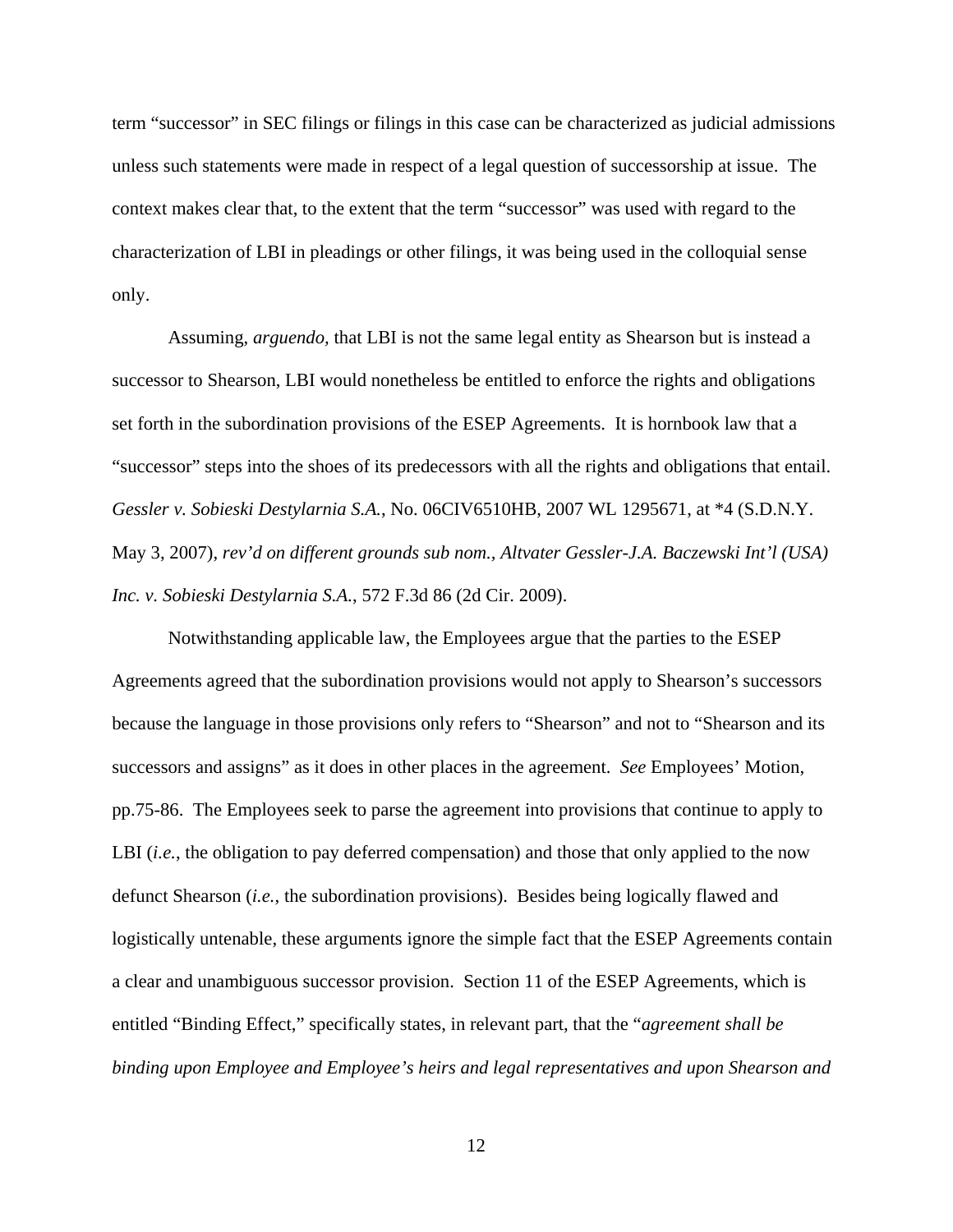*Shearson's successors and assigns*." ESEP Agreements, § 11. The Employees argue that such language is ambiguous because it differs from so-called standard boilerplate language that an agreement "is binding upon, and *inures to the benefit of*" successors and assigns. *See* Employees' Reply, p. 27. Since Section 11 omits these purportedly key words, the Employees interpret the ESEP Agreements to mean that only the *obligations*, and none of the *rights* under the agreements, including the "right" to subordinate payments, passes on to successors. To bolster this interpretation, the Employees point to revisions in subsequent deferred compensation agreements with LBI which replaced the term "Shearson" in the subordination section of the agreement with the defined term "Company" (the definition of which included "successors"). *See* Employees' Motion, pp. 77-78; Employees' Reply, pp. 8-9. As previously noted, however, such extraneous evidence can only be considered if the subject language is ambiguous. It is not.

Section 11 of the ESEP Agreements, which states, in relevant part, that the "*agreement shall be binding upon Employee and Employee's heirs and legal representatives and upon Shearson and Shearson's successors and assigns*" unambiguously binds the parties' successors and assigns. "Language whose meaning is otherwise plain does not become ambiguous merely because the parties urge different interpretations in the litigation . . . unless each is a reasonable interpretation." *Law Debenture*, 595 F.3d at 467 (citations omitted). The Court is unpersuaded by the Employees' creative but ultimately convoluted construction of the ESEP Agreements. The Court finds that the ESEP Agreements, including all rights and obligations thereunder, are binding on Shearson's successors.

## **II. LBI's Alleged Breaches of The ESEP Agreements Do Not "Unsubordinate" The Employees' Claims.**

The Employees assert that under New York law, a party's performance under a contract is excused where the other party has committed a material breach. *Merrill Lynch & Co. Inc. v.*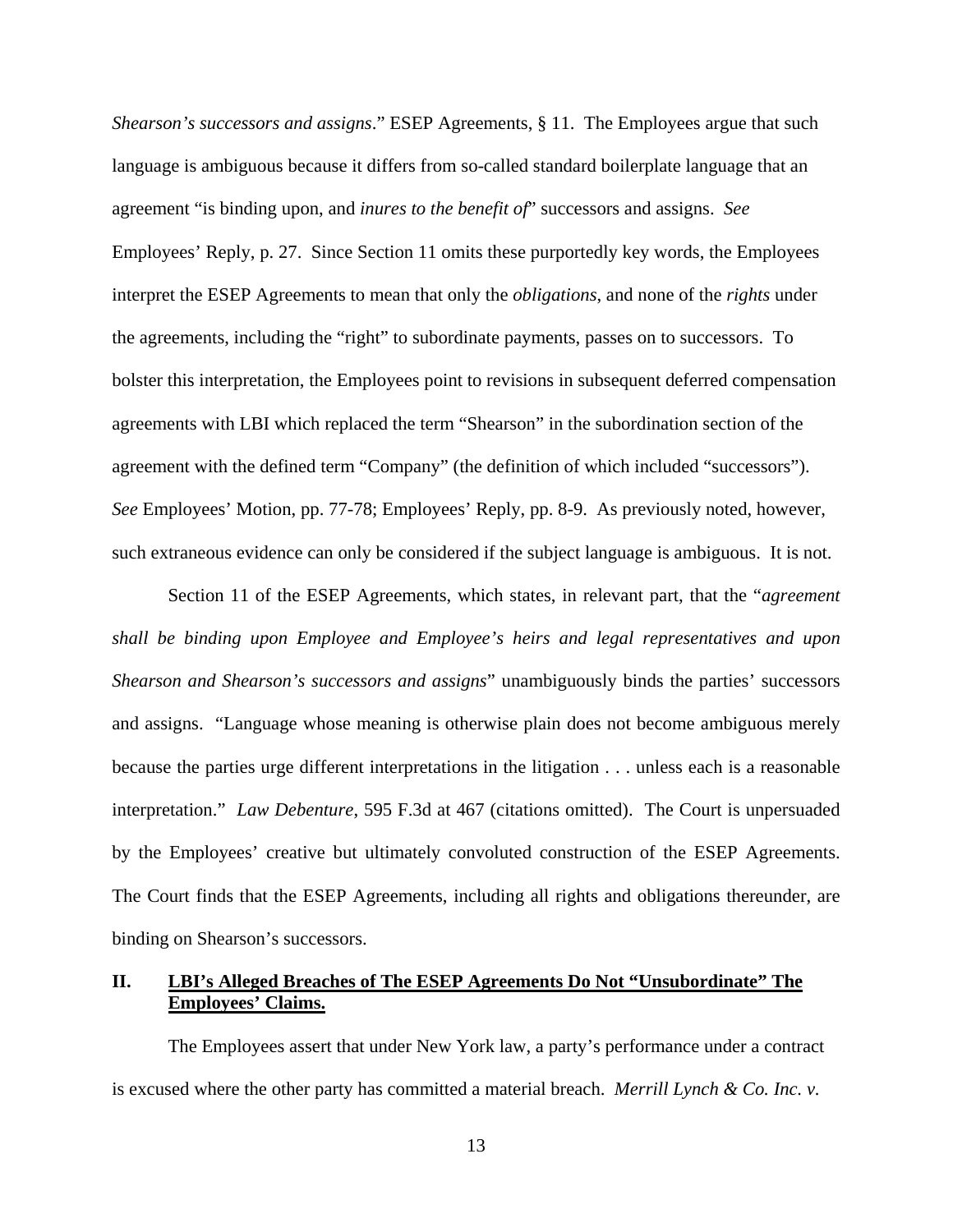*Allegheny Energy, Inc.* 500 F.3d 171, 186 (2d Cir. 2007). The Employees claim that LBI materially breached the ESEP Agreements by failing to (i) comply with federal tax law; (ii) maintain an administrative committee; and (iii) "right the ship," which refers to the duty of LBI to take certain steps to ensure the solvency of the company, including the suspension of ESEP payments due thereunder, in the event that net capital falls below certain federal regulatory reserve requirements. Employees' Motion, pp. 15-33. The Employees further argue that the second and third alleged breaches were particularly significant because, had LBI not breached those duties, LBI could have avoided insolvency or at least a dispute over subordination. *See* Employees' Motion, pp. 16-17. The Employees contend that, as a result of such material breaches, LBI is barred from enforcing the subordination provisions in the ESEP Agreements. The Trustee argues – and the Court agrees – that the alleged breaches are irrelevant as a matter of law; even assuming the Employees' allegations to be true, none provides a basis for unsubordination of the Employees' claims.

First, as the Trustee points out, the Employees rely heavily on case law that is inapposite because each case cited by the Employees demonstrates only that a material breach excuses the other party's *performance*. *See* Trustee's Reply, pp. 12-15. Here, the Trustee has neither sought to recover damages from the Employees nor has he sought to compel any performance by them; instead, he seeks to classify the Employees' claims in the manner required by the ESEP Agreements. The Employees argue that the Trustee's contention is a "distinction without a difference" because the Trustee is attempting to enforce a contractual provision, which they describe as "specific performance of the now-extinguished subordination provisions." Employees' Motion, n. 16. The Court disagrees with the Employees' creative but flawed characterization of the subordination provisions in the ESEP Agreements as "specific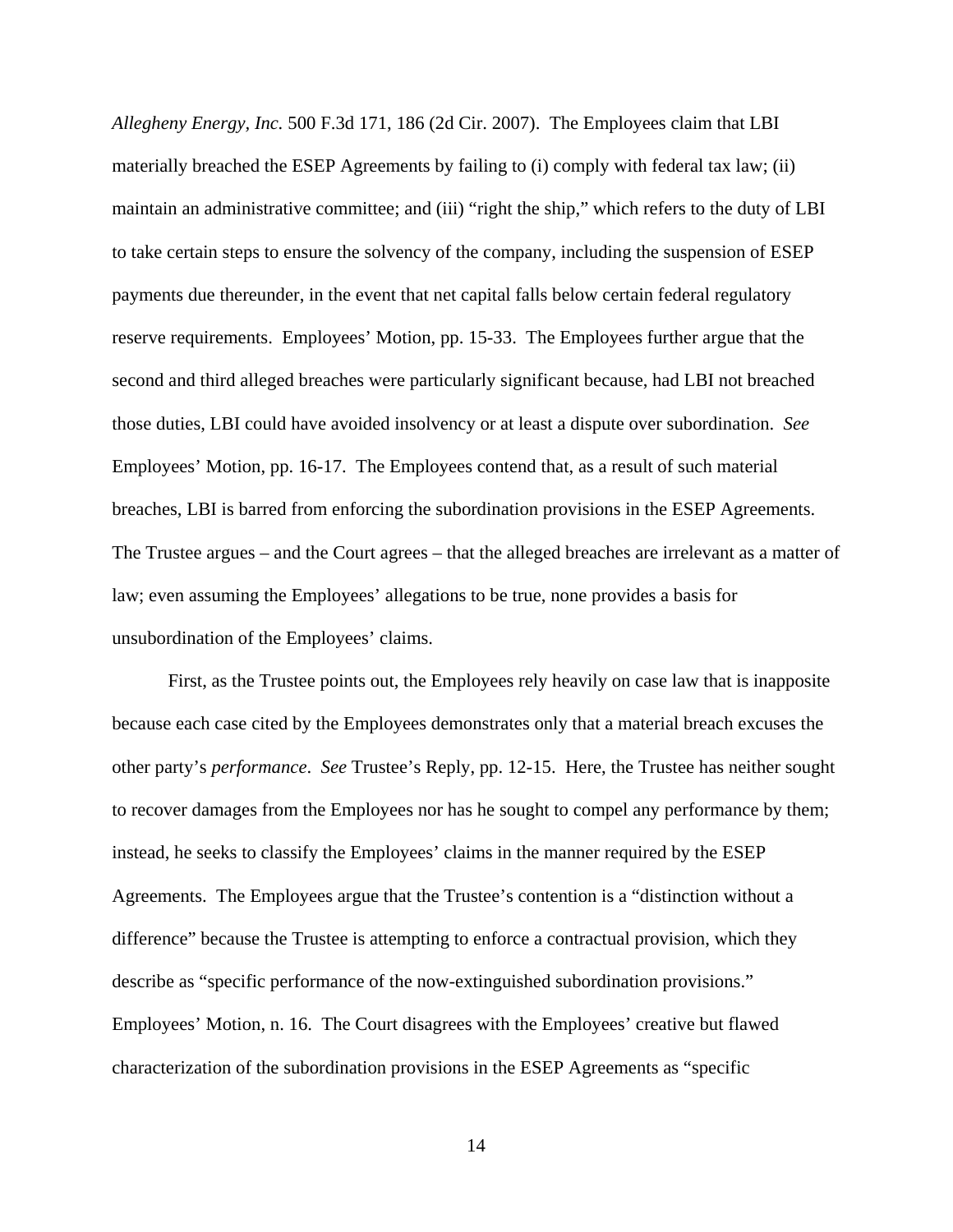performance." The enforcement of a contractual provision which sets forth the priority of deferred compensation payments in the event of a liquidation is not akin to the enforcement of a contractual provision requiring a party to *perform* an obligation (such as a standstill provision or payment for services rendered).

Second, the Trustee contends that even if the Employees were making an affirmative claim against LBI for breach (which they are not) and they were successful, contractual provisions are routinely enforced even where they operate to benefit the allegedly breaching party. *See* Trustee's Motion, pp. 15-17 (citing to *Betal Environmental Corp. v. Local Union No. 78, Asbestos, Lead & Hazardous Waste Laborers*, 162 F. Supp. 2d 246, 260 (S.D.N.Y.2001) (finding that where an unambiguous contract provision excluded recovery of lost profits or overhead expenses, the breaching defendant had no liability for such damages); *DynCorp v. GTE Corp.*, 215 F. Supp. 2d 308, 317-18 (S.D.N.Y.2002) (dismissing a claim for consequential damages in favor of the breaching defendant where such damages were excluded by the terms of the contract)). Although the Employees have not made an affirmative claim for breach of the ESEP Agreements, they nevertheless argue that the subordination provisions are ineffective because of LBI's alleged breaches of the ESEP Agreements. The Trustee submits that such argument effectively amounts to an argument that the subordination provisions (or the ESEP Agreements as a whole) should be rescinded, and an action for rescission could not result in the un-subordination of their claims. *See* Trustee's Motion, pp. 18-19. Since the Employees have not brought a claim for rescission, the question is not before the Court and the Court need not address this issue.

Additionally, and dispositively, the Trustee points out that a claim arising from an affirmative breach of an obligation related to or arising from a subordinated contractual claim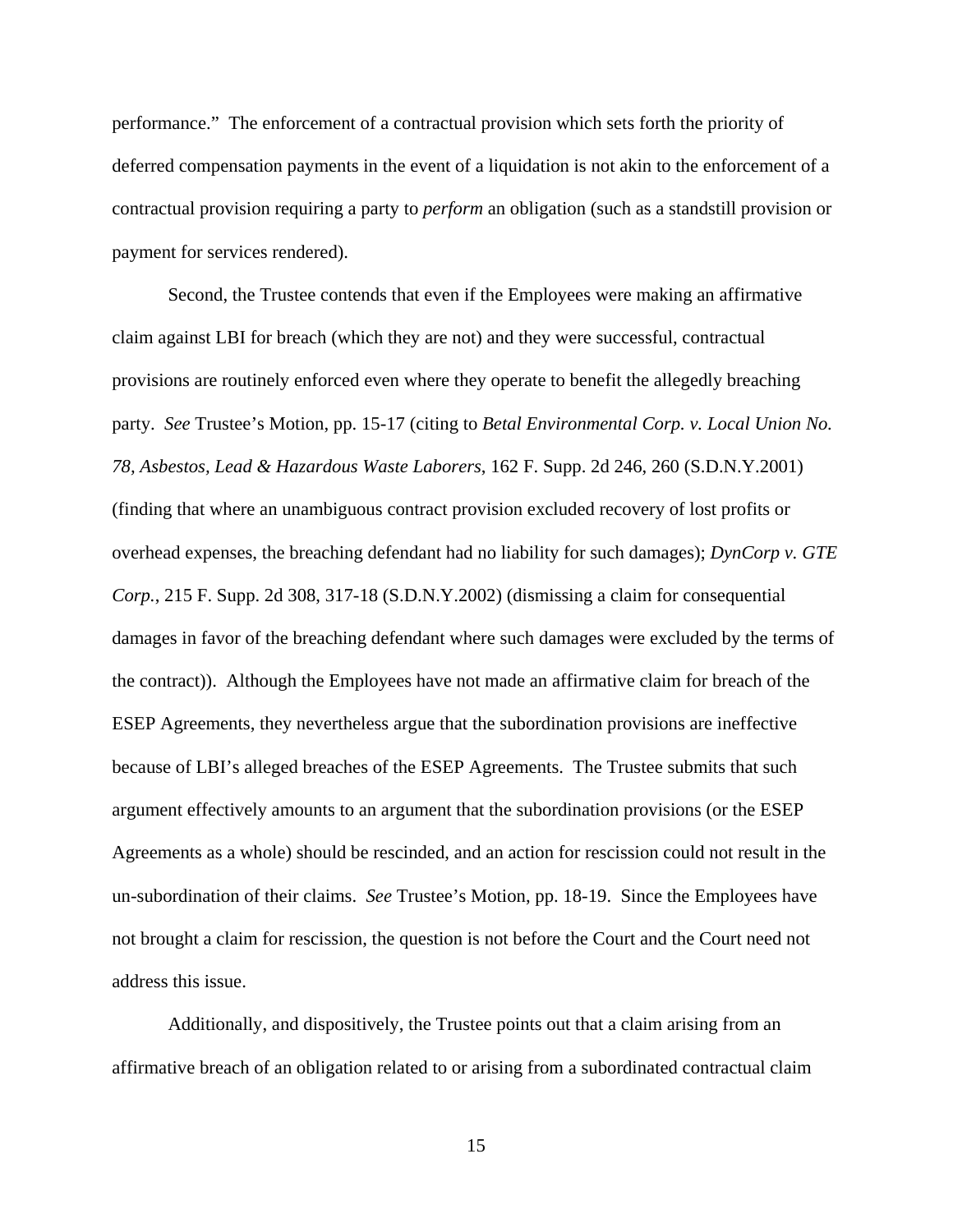would itself be subordinated. *See* Trustee's Motion, pp. 17-18. Were that not the case, a party alleging a claim for breach in connection with a claim subordinated under Section 510 of the Bankruptcy Code would be able to leap-frog up the Code's priority scheme. *See In re Alta+Cast, LLC*, 301 B.R. 150, 154 (Bankr. D. Del. 2003) (finding that where the debtor had breached an employment agreement by failing to give the employee a promissory note which was subordinated under the employment agreement, the employee was "not entitled to be in a better position because of the Debtor's breach than he would [have been] if the Debtor had fully performed) (citations omitted). The law could not be clearer on this point. *See also Wisnouse v. Telsey*, 367 F. Supp. 855, 857-58 (S.D.N.Y. 1973) (holding that a customer was entitled to return of his securities from a liquidating broker dealer but that the judgment was subordinated to the rights of the general creditors as agreed upon under the securities agreement); *Minority Equity Capital Co. v. Jackson*, 798 F. Supp. 200, 202 (S.D.N.Y. 1992) (awarding a judgment to a creditor pursuant to a note but holding that collection on that judgment was deferred until the defendant satisfied senior debts, as required by a governing subordination agreement).

Thus, even assuming *arguendo* that LBI had breached the ESEP Agreements on any of the grounds alleged by the Employees, the subordination provisions of the ESEP Agreements would still be operable and any breach of contract claim would at most result in a subordinated claim for damages. Any claim by the Employees against LBI for breach of contract should not put the Employees in a better position than they would have occupied had the contract been fulfilled according to its terms. Accordingly, the Employees' claims that LBI breached the ESEP Agreements are irrelevant to whether the Employees' claims for unpaid deferred compensation should be subordinated.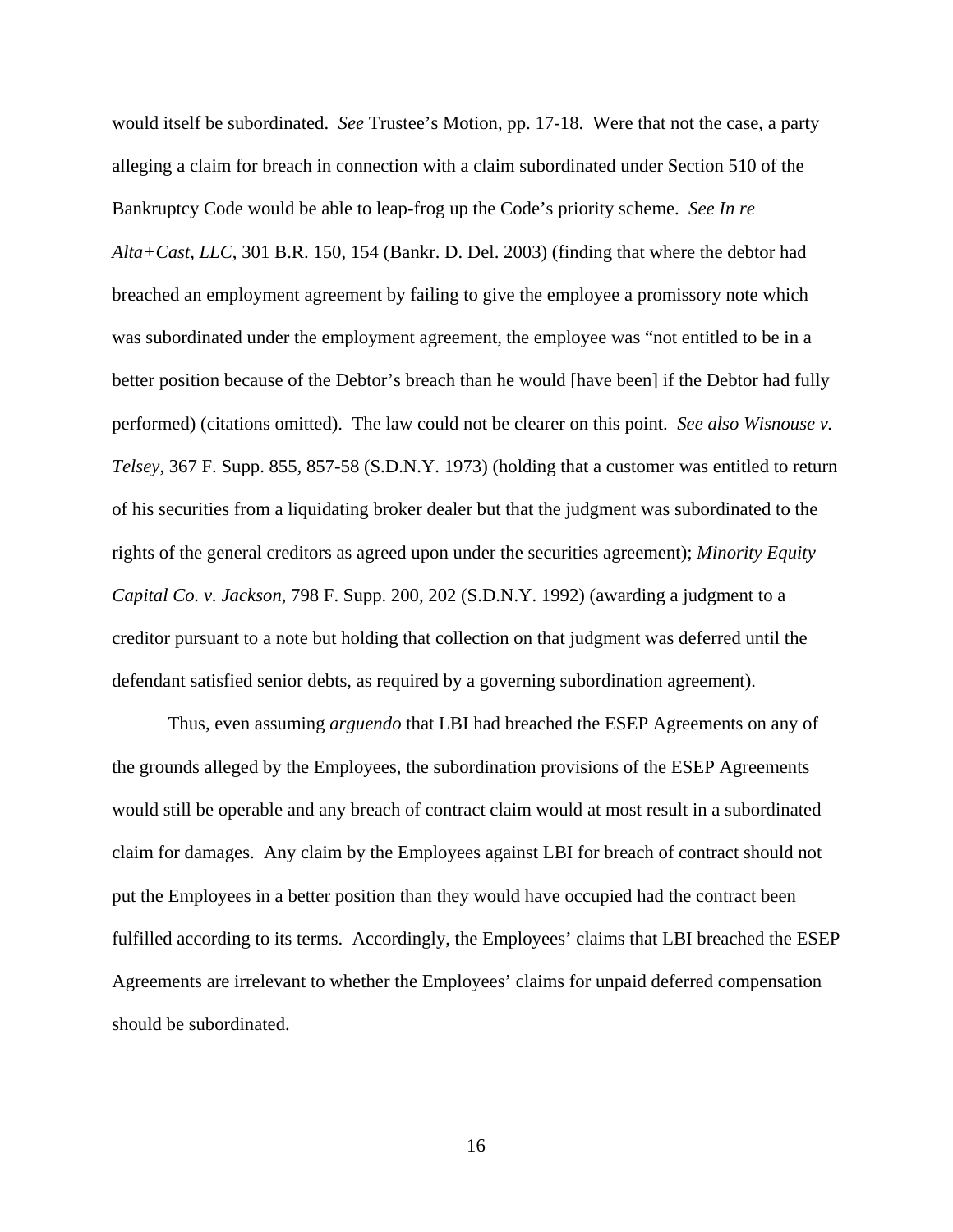# **III. The Employees' Executory Contract Arguments are Irrelevant to the Question of Subordination.**

The Employees argue that enforcement of the subordination provisions is barred because the ESEP Agreements constitute executory contracts which were rejected pursuant to Section 365(d)(1) of the Bankruptcy Code. The Employees assert that the ESEP Agreements constitute executory contracts because both the Trustee and the Employees retain unperformed obligations under the agreements, such as (i) LBI's obligation to pay the Employees' pension benefits and to maintain an administrative committee and (ii) the Employees' obligations to repay LBI any deferred compensation payouts which would have resulted in a violation of the net capital threshold requirements under the ESEP Agreements, and to cooperate with LBI for the purpose of securing life insurance. *See* Employees' Motion, pp. 53-56. In support of their contention, the Employees specifically cite to, among others, Judge Peck's decision in *In re Lehman Brothers Holdings Inc.*, 422 B.R. 407, 416 (Bankr. S.D.N.Y. 2010) in which this Court stated that outstanding obligations to make payments pursuant to swap agreements constituted sufficient grounds to find that the contracts in question were executory. *See* Employees' Motion, p. 57. Because the ESEP Agreements allegedly were executory contracts which were not assumed by the Trustee, the Employees argue that such agreements were automatically rejected, and the Trustee cannot now seek to enforce the subordination clauses thereunder. *See* Employees' Motion, pp. 53-65.

While the Trustee maintains that the ESEP Agreements are not executory contracts, the Trustee does not seek summary judgment on this point inasmuch as he believes that it is unnecessary for the Court to decide this issue. Notwithstanding, and even assuming, *arguendo*, that the ESEP Agreements are executory contracts that were rejected, the Trustee argues that the subordination provisions set forth in the agreements would remain operative. The extensive case